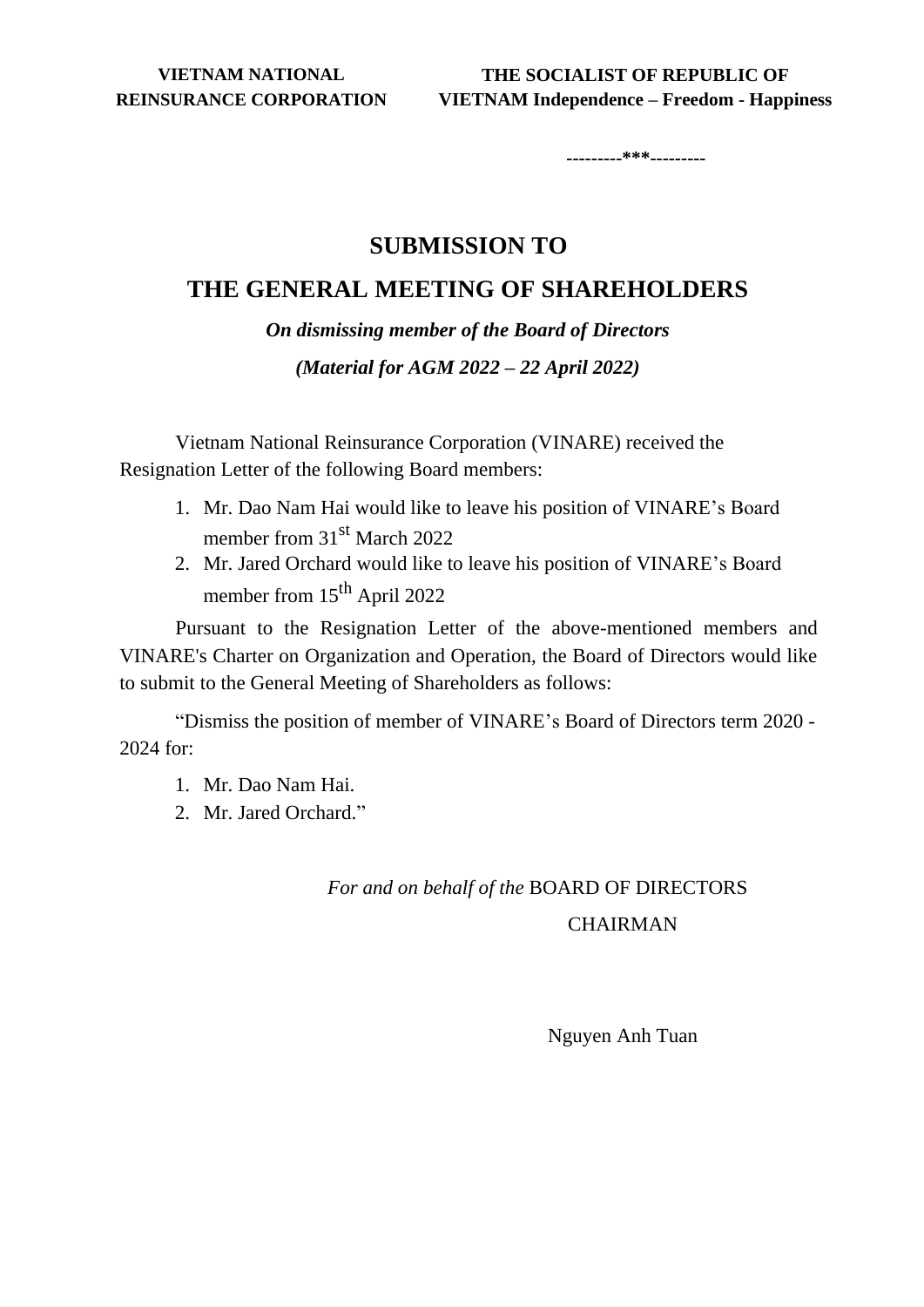#### **THE SOCIALIST REPUBLIC OF VIETNAM**

**Independence - Freedom – Happiness**

\*\*\*\*\*\*\*

*Ha Noi, 31st March 2022*

# **LETER OF RESIGNATION**

*Attention:* **-** *Annual General Meeting of Shareholders of Vietnam National Reinsurance Corporation (VINARE)* 

 *- Board of Directors of VINARE*

Name: Dao Nam Hai Date of Birth: 11/08/1974

ID: 031074000730

Issuing date: 20/10/2016 Issuing place: Ha Noi

Position: Member of Board of Directors of Vietnam National Reinsurance Corporation (VINARE), term 2020 – 2024.

Please accept this letter as formal notification that I am leaving my position of VINARE's BOD member from March 31<sup>st</sup>, 2022.

Reason: PJICO appointed my replacement as the Capital Representative at VINARE and introduced her to the Board of Directors of VINARE.

It is requested that VINARE's General Meeting of Shareholders approve my resignation.

Sincerely,

Dao Nam Hai